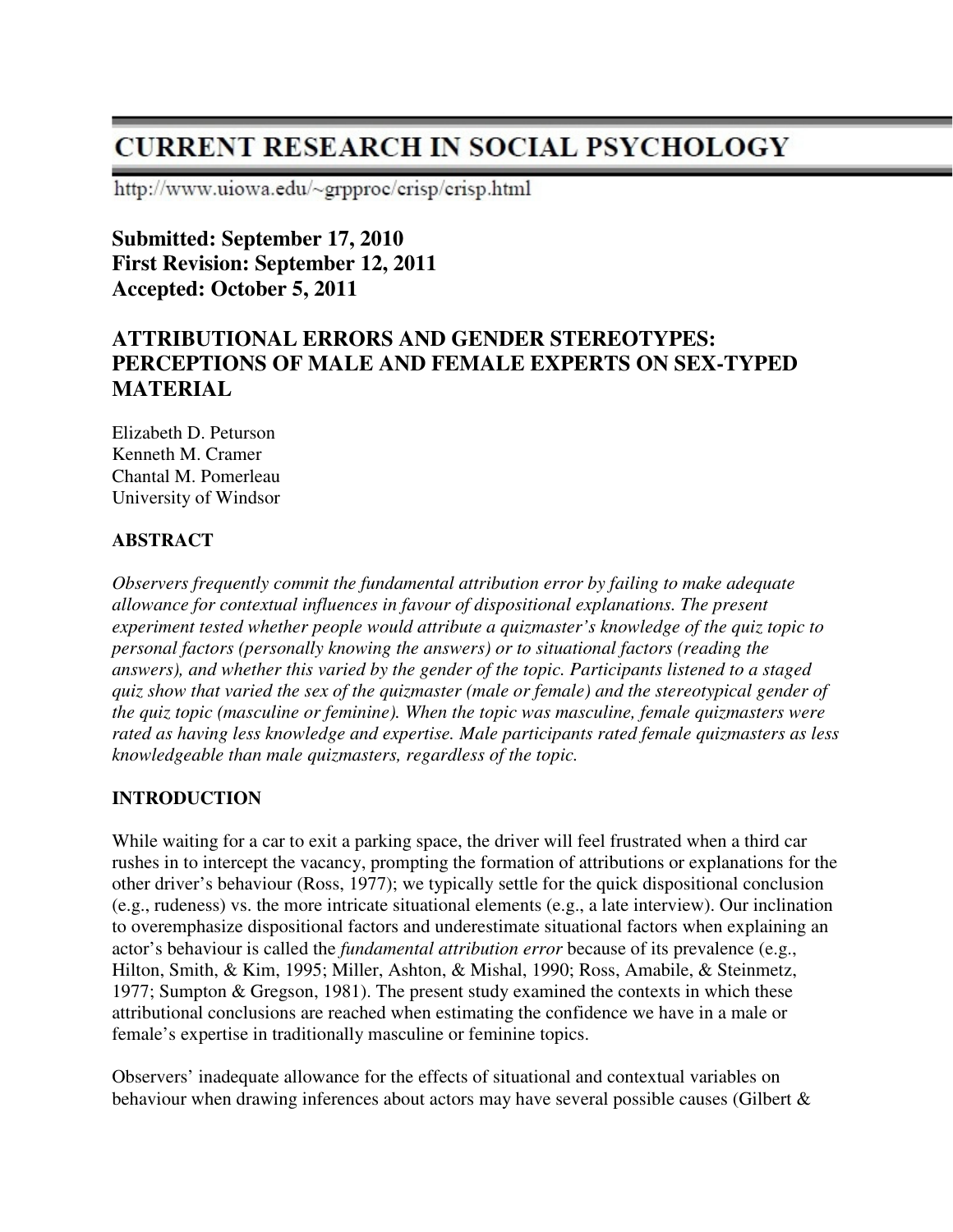Malone, 1995). To begin, the observer may lack an awareness of the situational constraints placed on people. For example, if an observer is unaware that an individual has been given the answers to a quiz prior to testing, the observer cannot take this situational factor into account when formulating attributions for the actor's performance. Moreover, observers may hold unrealistic expectations of how that situation should influence the actor's behaviour, often underestimating the power of situational constraints. This is true for an actor's latent personal knowledge on a particular topic, which remains unknown to the observer. Furthermore, observers may lack the motivation or capacity to adequately correct the initial dispositional inference they impulsively made about the actor. Lastly, the behaviour itself may be so salient that it makes the situation and its influence near invisible.

The perseverance of the fundamental attribution error in spite of explicit emphasis on contextual causes gives evidence to its strength (Jones, 1979); that is, behaviour becomes more salient than situational antecedents (Gilbert & Malone, 1995)

The present study utilizes the same quiz format of Ross, Amabile, and Steinmetz's (1977) research that examined the fundamental attribution error and its perseverance in spite of obvious situational constraints. Their participants were randomly assigned to either the role of questioner or contestant. Questioners created difficult questions that displayed their own expertise, which guaranteed the questioners' knowledge of the answers. Questioners then asked their questions to contestants who (with little surprise) performed quite poorly. Results showed that despite explicit knowledge of the questioners' role-conferred knowledge advantage, they were still perceived as significantly more knowledgeable than contestants by each of three raters: contestants, questioners, and general observers. Therefore, even social roles may be regarded as situational factors that influence both performance and the presumptions made based on that performance (see also Sumpton & Gregson, 1981).

However, a recent study by Gawronski (2003), demonstrated that when participants were required to consider the difficulty of the questions, contestants of a quiz show were perceived as being more knowledgeable when they incorrectly answered difficult questions vs. easy questions; this also affected inferences made for the quizmaster. This finding supports the assumption that when perceivers have the appropriate motivation and cognitive capacity, they may consciously consider situational factors when attributing personal traits to an actor.

#### **Availability Heuristic and Gender Stereotypes**

Closely linked to the fundamental attribution error is the availability heuristic, involving (Blair, 2002; Tversky & Kahneman, 1973) judgments as to the likelihood of an event based on the ease with which related events come to mind. With respect to the fundamental attribution error, one's own thoughts, feelings, and motives are more readily available compared to those of others'. Consequently, people are prone to make errors when attributing the behaviours of others. Furthermore, when making such evaluations of complex events, only the simplest and most available scenarios are likely to be considered. Thus, a simple dispositional attribution is more readily available than a complex consideration of the numerous situational constraints involved.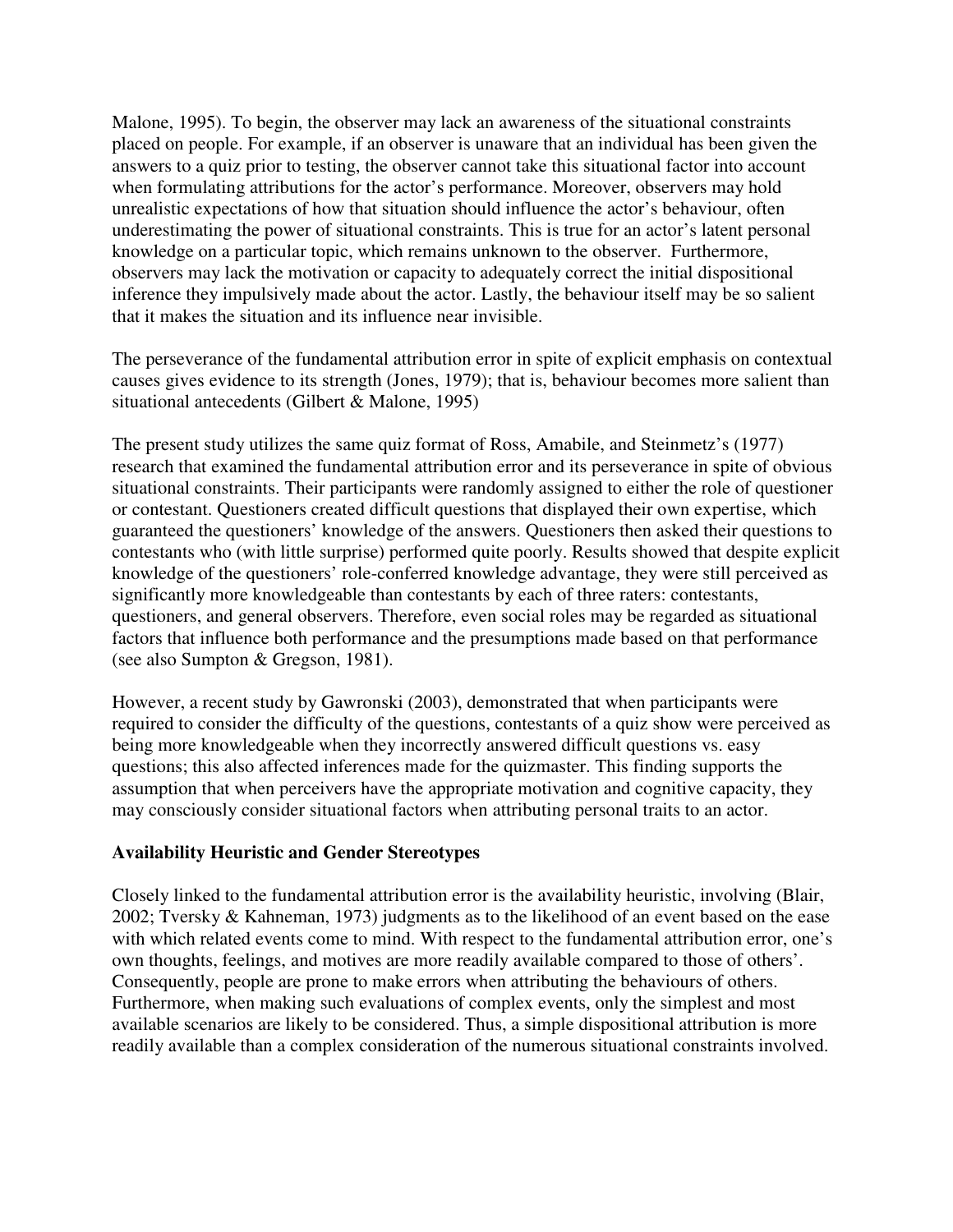In addition, the availability heuristic can be applied to the existence and perpetuation of stereotypes (Tversky & Kahneman, 1973). Specifically, members of a particular group are used to draw conclusions as to the relative likelihood they will engage in a given behaviour or assume a given role. This likelihood is evaluated by the degree to which those members are representative of the stereotypical behaviour, making them increasingly relevant and available. For example, the perceived likelihood that a woman will occupy a homemaker role is evaluated by the degree to which a homemaker is stereotypically female (Helgeson, 2005).

Gender stereotypes impact both how people perceive roles and those individuals who occupy those roles (Garnham, Oakhill, & Reynolds, 2002). Indeed, a mismatch between (a) the stereotypical gender associated with a role name (e.g., male plumbers and female housekeepers) and (b) subsequent gender-biased information (e.g., a female wearing a tie or a man wearing a bikini) is judged less favourably than when a match occurs.

Males and females too tend to differ in the attributions they make regarding individuals of either gender. People are likely to maintain more favourable attributions with regard to actors of the same sex than of the opposite sex. In one study, male participants attributed occupational attainment more to ability of a male actor than a female actor; however, female participants did not view males as any more capable than females (Feldman-Summers & Kiesler, 1974). By virtue of an in-group bias, people generally harbour positive implicit stereotypes toward the group to which they belong, linking the self and in-group to common desirable attributes (Rudman et al., 2001). Consequently, men and women have been found to hold traditional gender stereotypes about their own gender, but in a favourable self-enhancing form. However, there is some evidence that women suffer in our society from such gender attributional processes. Feldman-Summers and Kiesler (1974) found not only that participants expected men to significantly outperform women on an intellectual task; but that with respect to various occupational roles (i.e., pediatrician, surgeon, child psychologist, diagnostician, writer, etc.), there was not one occupation in which women were expected to be more successful than men.

#### **Status Characteristics Theory and Gender**

Expectations of competence are also heavily influenced by a person's status, according to status characteristics theory (e.g., Berger, Rosenholtz, & Zelditch, 1980; Kalkhoff & Barnum, 2000). This theory focuses on the influence of status on a person's expected ability at a task and is often examined in collectively-oriented situations in which a decision must be made. Although the experimental conditions for this theory are different from that of the present study, its implications are important.

A status characteristic can be defined as any characteristic that allows a person to form an evaluation regarding another person's competence (Berger, Rosenholtz, & Zelditch, 1980). Status characteristics are classified into two categories: specific and diffuse. Specific status characteristics refer to a person's competence or ability at a specific task (e.g., mathematical ability), whereas diffuse status characteristics (e.g., gender and race) refer to a person's competence through cultural expectations or stereotypes. For example, men are assumed to be better mechanics and women are expected to be better at nurturing (Kalkhoff & Barnum, 2000).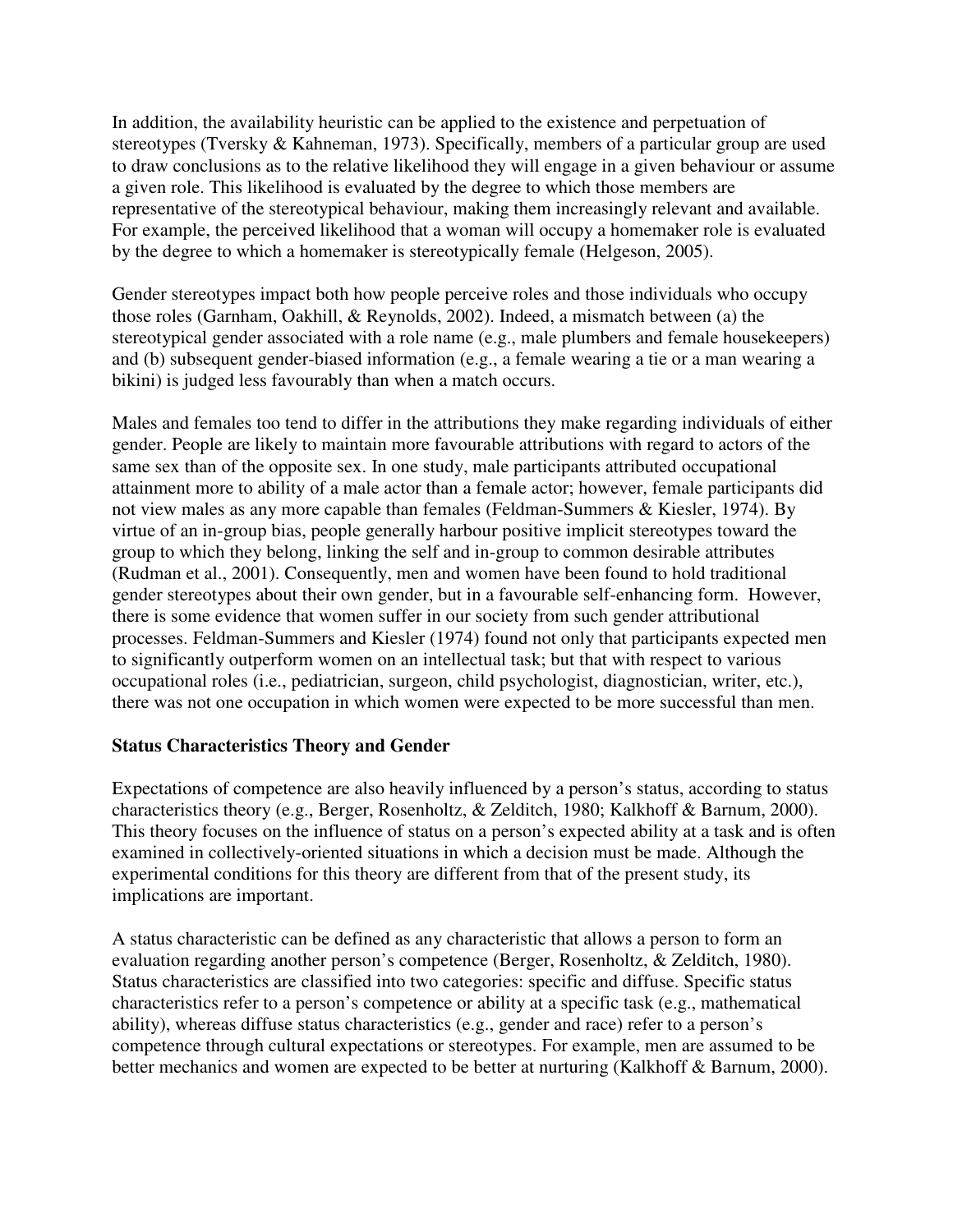The more relevant a characteristic is to a specific task, the more it will impose influence on an observer (Oldmeadow, Platow, Foddy, & Anderson, 2003).

In relation to gender, this theory posits that if the sex of a person matches the gender of a task, this person would be expected to have a higher level of competence at that task (Wagner & Berger, 1997). This person would, therefore, be perceived as having higher status among the group and consequently, would exert a stronger influence over lower-status observers (Kalkhoff & Barnum, 2000). In relation to the present study, a quizmaster would be judged as having a higher status, therefore, being more competent, if the topic gender and quizmaster sex match.

#### **Present Study and Hypotheses**

The present study was based on the quiz show format used previously (Ross et al., 1977; Sumpton & Gregson, 1981), however, we assessed the perceptions of observers (so that the quizmaster and three contestants were all confederates). To test the possible effect of gender stereotypes on the attribution process, the quizmaster sex (male or female) and quiz topic gender (masculine or feminine) were varied. Based on previous findings, it was hypothesized that a three-way interaction would emerge, wherein the quizmaster would be perceived as significantly higher in topic knowledge and expertise (i.e., an internal attribution) when each of participant sex, quizmaster sex, and quiz topic gender were comparable (viz. a male participant rating a male quizmaster's knowledge in a traditionally masculine domain such as sports; cf. Bond & Deming, 1982; Feldman-Summers & Kiesler, 1974; Ross et. al., 1977).

## **METHOD**

#### **Participants and Design**

There were 52 male and 76 female undergraduate psychology students between the ages of 17 and 41 years ( $M = 21.33$ ,  $SD = 2.79$ ) who volunteered to participate by signing a form located in the psychology department at the University of Windsor in Southwestern Ontario, Canada. Participants were awarded one bonus point in their psychology course as compensation for their involvement.

Male and female participants were assigned to a  $2 \times 2 \times 2$  factorial design that included three factors: participant sex (subject variable), quizmaster sex (male or female), and quiz topic gender (male: football; or female: footwear fashion); the latter two variables were randomized.

#### **Materials**

Specific questions within the two quiz show dialogues were chosen from a football quiz website (e.g., "Which legendary NFL running back was the first rusher in NFL history to gain 2,000 yards in one season?"); footwear fashion trivia was chosen from material on a shoe website (e.g., "By how many inches do shoe sizes differ in Britain?"). Six questions were asked in each dialogue to which none of the contestants correctly answered, and the quizmaster supplied the correct response. An audio recording was made of the two dialogues by four confederates (either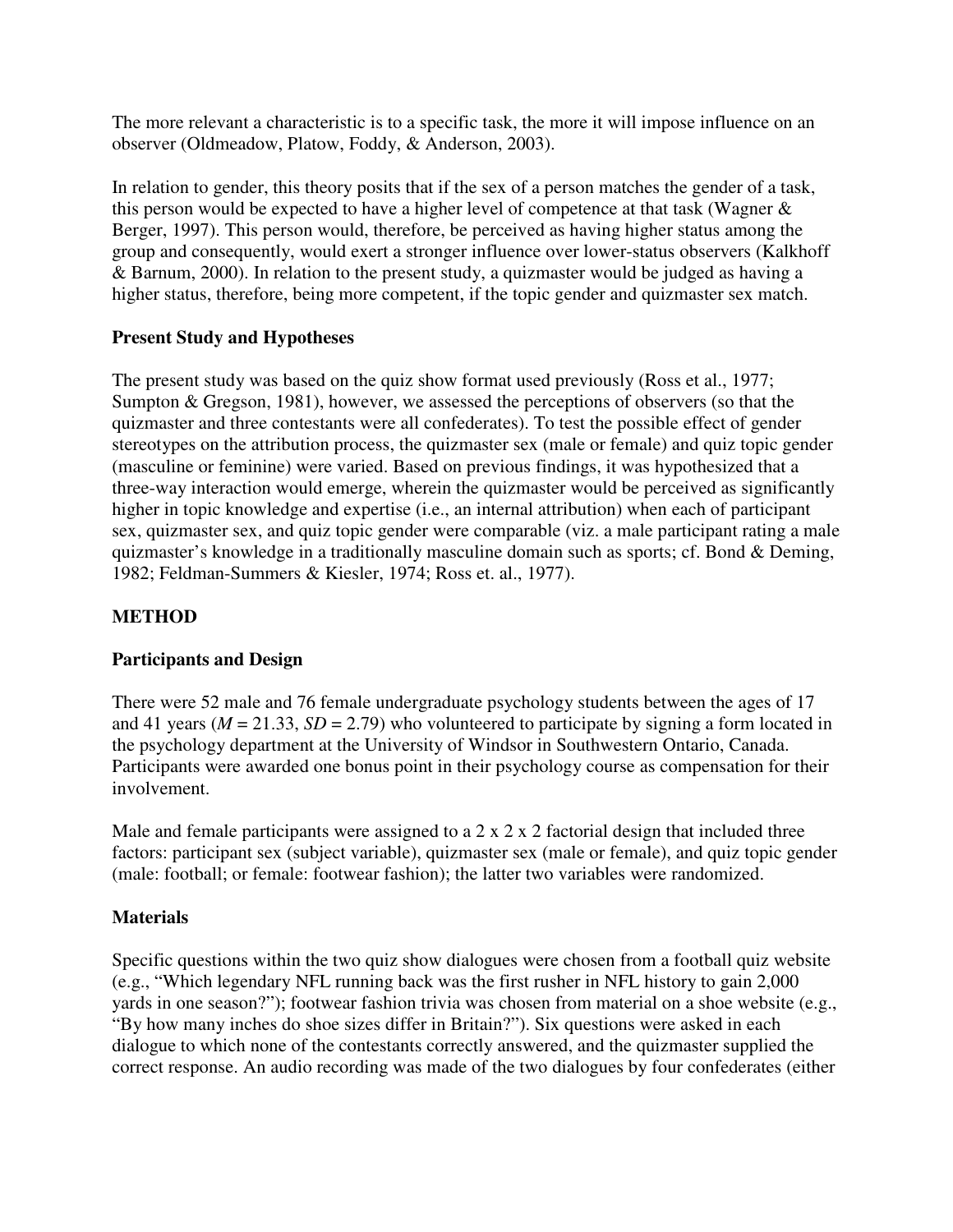a male or female quizmaster, and three contestants) on a standard cassette player. In total, four audio tapes were constructed, one for each of the four experimental conditions.

Photographs of people (between 20 and 25 years) were chosen from talent websites to represent the five voices heard on the audio recordings. The 12.5 cm. x 15.5 cm. photographs were centered and laminated on a white 21.5 cm. x 28 cm. page. Four of these photographs (one quizmaster and three contestants) were mounted on the wall to serve as a visual aid for participants as they listened to the audio recording.

A survey was created by the authors to measure participants' attitudes toward the quizmaster, as well as the attributions they had made regarding the quizmaster's performance. Participants rated the quizmaster's level of (a) knowledge, (b) expertise, and (c) intelligence using a five-point Likert scale (where higher scores signified greater endorsement). Finally, a manipulation check was included to ensure that both the sex of the quizmaster and the quiz topic were correctly noted by participants.

#### **Procedure**

Same-sex groups consisting of five to twenty individuals participated at a given time. The experimental room included a cassette player and four photographs mounted on the wall, appropriately labeled "Quizmaster," "Contestant #1," "Contestant #2," and "Contestant #3." The photograph of the quizmaster was either male or female whereas the photographs of the three contestants (one male and two females) were consistent across all conditions.

Following informed consent, participants were told they would be listening to an audio recording of a quiz show involving the people pictured on the wall, following which they would complete a survey assessing their perceptions of the individuals in the quiz show. The experimenter then played one of the four audiotapes, which corresponded to the sex of the quizmaster photograph mounted on the wall for that particular condition. Surveys were then administered to participants, containing questions assessing quizmaster knowledge, expertise, and intelligence. Participants were then verbally debriefed about the hypothesis.

# **RESULTS**

Based on a correlational analysis of the dependent measures (with a significance level of 0.05 for all analyses), results showed that perceived knowledge was moderately correlated with perceived expertise,  $r(126) = 0.63$ ,  $p < 0.001$ ; and significantly but modestly correlated with perceived intelligence,  $r(126) = 0.21$ ,  $p = 0.018$ . Furthermore, perceived expertise was significantly but modestly correlated with perceived intelligence,  $r(126) = 0.33$ ,  $p < 0.001$ . Because all dependent measures were at least modestly intercorrelated, it permitted a multivariate analysis of variance (MANOVA) with perceived knowledge, expertise, and intelligence as the dependent variables; and quizmaster sex, participant sex, and topic gender as the independent variables. Results showed that the MANOVA was not significant with respect to the hypothesized three-way interaction among the independent variables ( $p > 0.05$ ). However, there was a significant multivariate main effect for quizmaster sex: Wilks' Lambda =  $0.921$ ,  $F(3, 118) = 3.36$ ,  $p = 0.021$ . In addition, there was (a) a significant multivariate interaction between quizmaster sex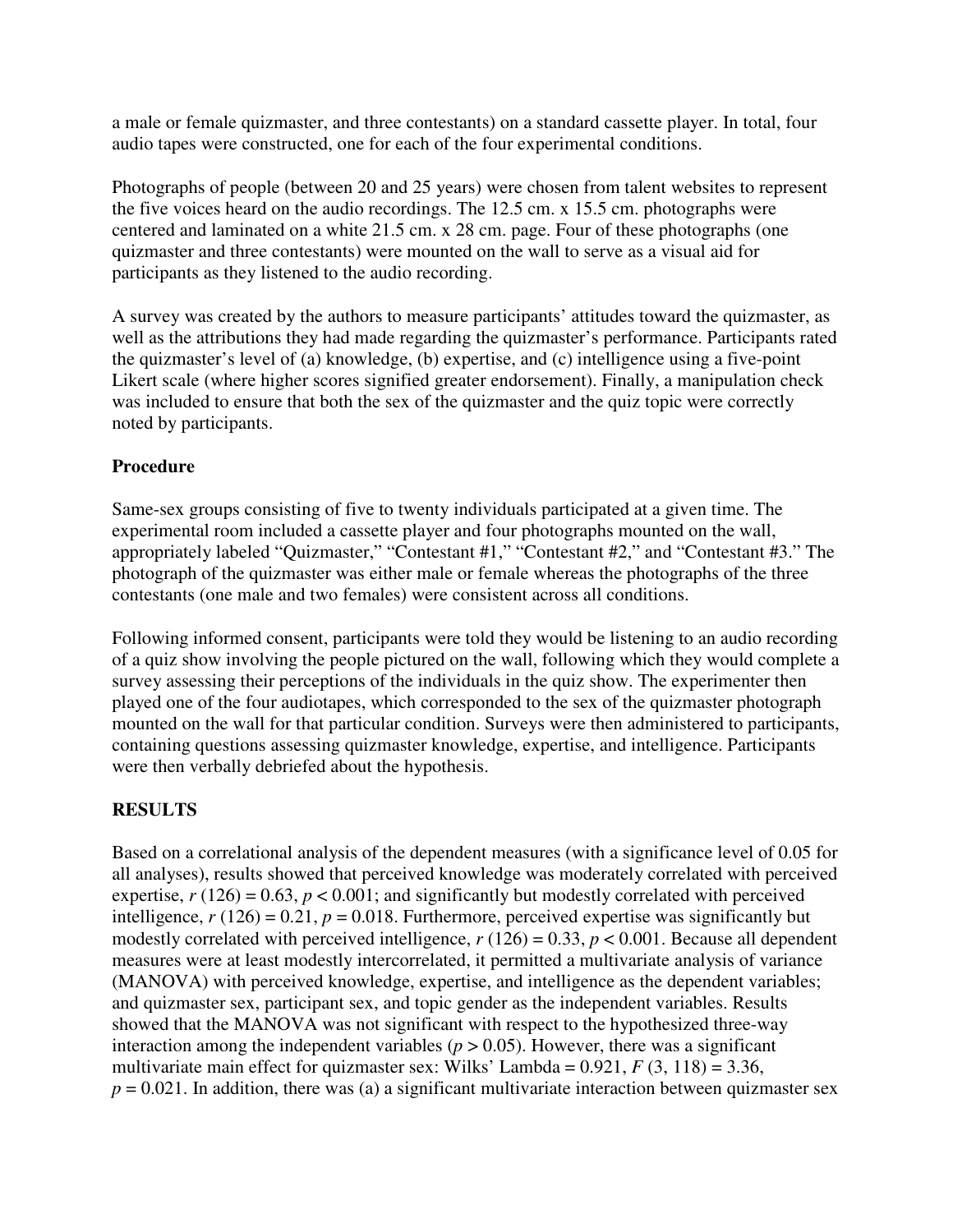and topic gender, Wilks' Lambda =  $0.911$ ,  $F(3, 118) = 3.83$ ,  $p = 0.012$ ; and (b) a significant multivariate interaction between quizmaster sex and participant sex, Wilks' Lambda = 0.927,  $F(3, 118) = 3.11, p = 0.029.$ 

Follow-up univariate analyses of variance (ANOVAs) showed comparable main effects and interactions for both perceived knowledge and expertise but not perceived intelligence  $(p > 0.05)$ . As a result, no further testing of perceived intelligence was pursued. For the quizmaster sex main effect, ANOVAs were significant for perceived knowledge,  $F(1, 120) = 7.84$ ,  $p = 0.006$ ; and expertise,  $F(1, 120) = 4.51$ ,  $p = 0.036$ . Mean inspections showed that male quizmasters were perceived to have more knowledge and expertise (*M*s = 3.35 and 2.68,  $SDs = 1.02$  and 1.21, respectively) than female quizmasters ( $Ms = 2.81$  and 2.28,  $SDs = 1.16$  and 1.00, respectively).

For the quizmaster sex by topic gender interaction, ANOVAs were significant for perceived knowledge,  $F(1, 120) = 4.52$ ,  $p = 0.036$ ; and perceived expertise,  $F(1, 120) = 6.875$ ,  $p = 0.010$ . To tease apart these interactions, follow-up simple effects tests were conducted, assessing mean differences in one independent variable at each level of the other independent variable. When the quizmaster was male, there was no significant difference in ratings of perceived knowledge based on whether the topic gender was masculine (football) or feminine (footwear fashion); *M*s = 3.41 and 3.29,  $SDs = 0.95$  and 1.10, respectively ( $p > 0.05$ ). However, when the quizmaster was female, ratings of perceived knowledge were significantly higher when the topic was feminine (footwear fashion) versus masculine (football):  $Ms = 3.23$  and  $2.56$ ,  $SDs = 1.15$  and 1.19, respectively;  $F(1, 63) = 5.30$ ,  $p = 0.025$ . In addition, when the quizmaster was male, there was no significant difference in perceived expertise based on whether the topic gender was masculine (football) or feminine (footwear fashion);  $M_s = 2.91$  and  $2.52$ ,  $SDs = 1.12$  and 1.18, respectively  $(p > 0.05)$ . However, when the quizmaster was female, ratings of perceived expertise were significantly higher when the topic was feminine (footwear fashion) versus masculine (football):  $M_s = 2.61$  and 2.00,  $SDs = 1.09$  and 0.82, respectively;  $F(1, 63) = 6.69$ ,  $p = 0.012$ .

For the quizmaster sex by participant sex interaction, ANOVAs were significant for perceived knowledge only,  $F(1, 120) = 5.44$ ,  $p = 0.032$ . Simple effects tests showed that when quizmaster sex was male, there was no significant difference  $(p > 0.05)$  in ratings of perceived knowledge from either male or female participants: *M*s = 3.38 and 3.32, *SD*s = 0.98 and 1.06, respectively. However, when the quizmaster was female, ratings of perceived knowledge were significantly higher from female versus male participants: *M*s = 3.18 and 2.42, *SD*s = 1.14 and 1.17, respectively,  $F(1, 63) = 6.69$ ,  $p = 0.012$ .

#### **DISCUSSION**

The present study failed to find support for the original hypothesis that a match among each of quizmaster sex, participant sex, and quiz topic gender would produce higher levels of perceived knowledge, expertise, and intelligence. This means that, as of yet, participants' inclination to grant attributions of knowledge and expertise was not as complex as hypothesized. However, there were several interesting alternative findings (Miller et al., 1990; Ross et al., 1977; Sumpton & Gregson, 1981).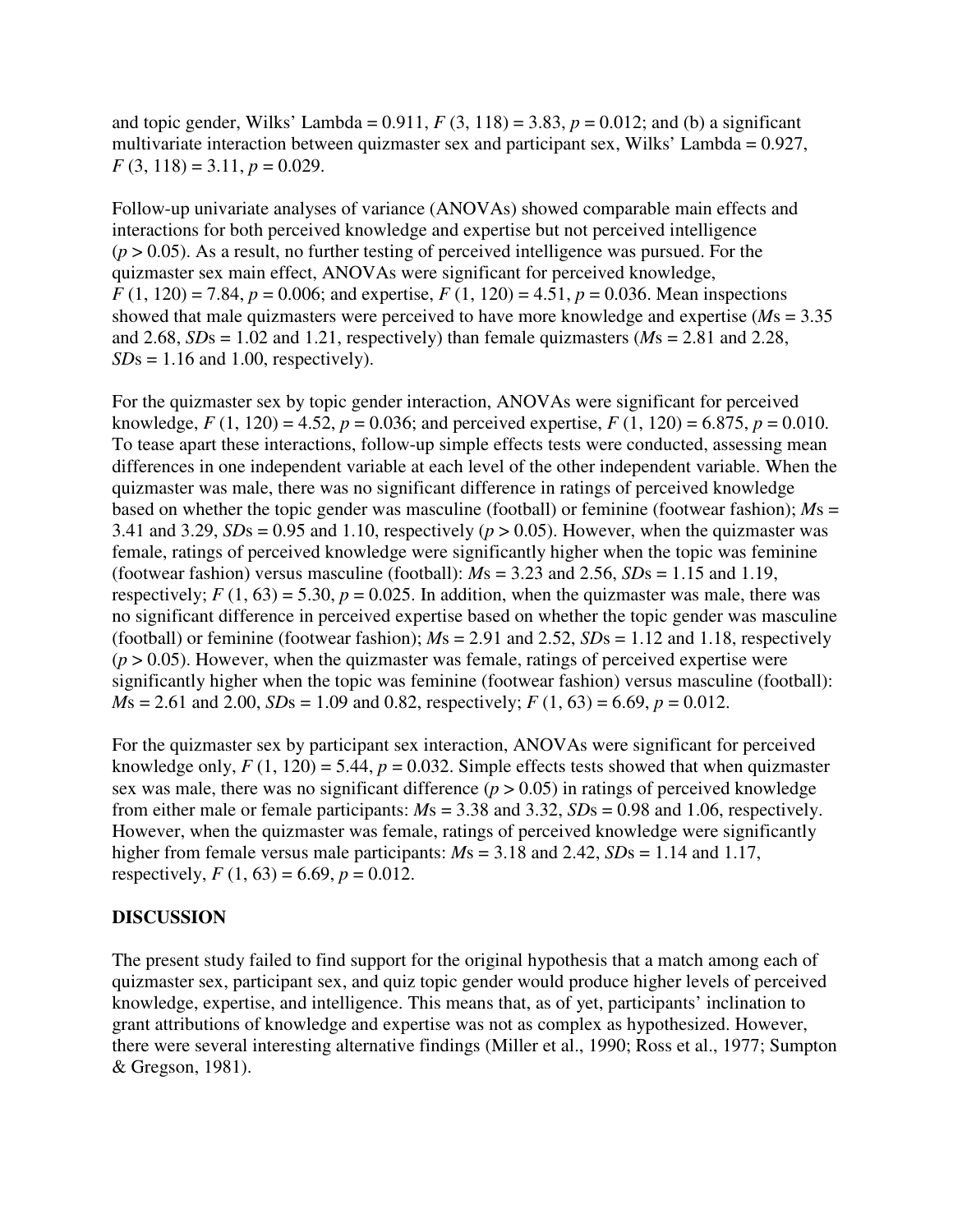The significant interaction between quizmaster sex and topic gender remains curious. For perceived level of quizmaster knowledge and expertise, there was no difference in participants' perceptions of male quizmasters for either masculine or feminine topics; however, for female quizmasters, participants granted lower attributions of knowledge and expertise when the topic was masculine vs. feminine. In other words, female quizmasters faired much worse, rated by both male and female participants as having less knowledge and expertise of a masculine topic than a feminine topic.

Even more damaging to females is the finding that male participants rated the female quizmaster as significantly less knowledgeable than the male quizmaster, regardless of topic. However, female participants did not show this bias, and rated the male and female quizmasters relatively evenly on perceived knowledge. This implies that males are more skeptical of a female's credibility in general, regardless of whether she is discussing something that is traditionally feminine or traditionally masculine in topic. This suggests that instead of processing the event superficially, when a female discusses a nontraditional feminine topic, it invites more careful scrutiny because it does not fit the usual gender stereotype.

Status characteristics theory can partially explain these findings. Male quizmasters were rated highly on perceived knowledge and expertise when the topic gender was masculine, indicating that they were perceived as having a high status in that topic. This is also the case for female quizmasters when the topic gender was feminine (although only when judged by women participants). This theory does not explain, however, why male quizmasters were rated by men to have high knowledge and expertise when the topic was feminine, nor does it explain why female quizmasters were rated by men as less knowledgeable in general. Future research might consider examining participants' judgments of the quizmaster's status; perhaps men perceive women as having lower status in general (affecting their perceived knowledge) while women might not have this bias. This is in line with findings mentioned above by Fieldman-Summers and Kiesler (1974). This would also contribute to a deeper understanding of status characteristics theory, demonstrating how status processes might operate in different situations.

Since it has been found that participants' gender role orientation (Bem, 1974) may influence their perceptions of gender stereotypical and non-stereotypical displays, future research may wish to include gender role orientation as a relevant variable (Morrison & Shaffer, 2003). Participants with more traditional gender role orientations favoured displays that were congruent with gender stereotypes over those that were atypical, whereas non-traditional individuals somewhat favoured non-stereotypical displays over those that conformed to conventions. Perhaps gender role orientation serves as a mediating factor in the inferences and attributions participants make regarding the quizmaster providing information that either conforms to stereotypical expectations or defies them.

In sum, these results help to outline the differences in the use of the fundamental attribution error based on gender-stereotyped information, as well as the potentially harmful outcomes that inferences can cause women in particular.

#### **REFERENCES**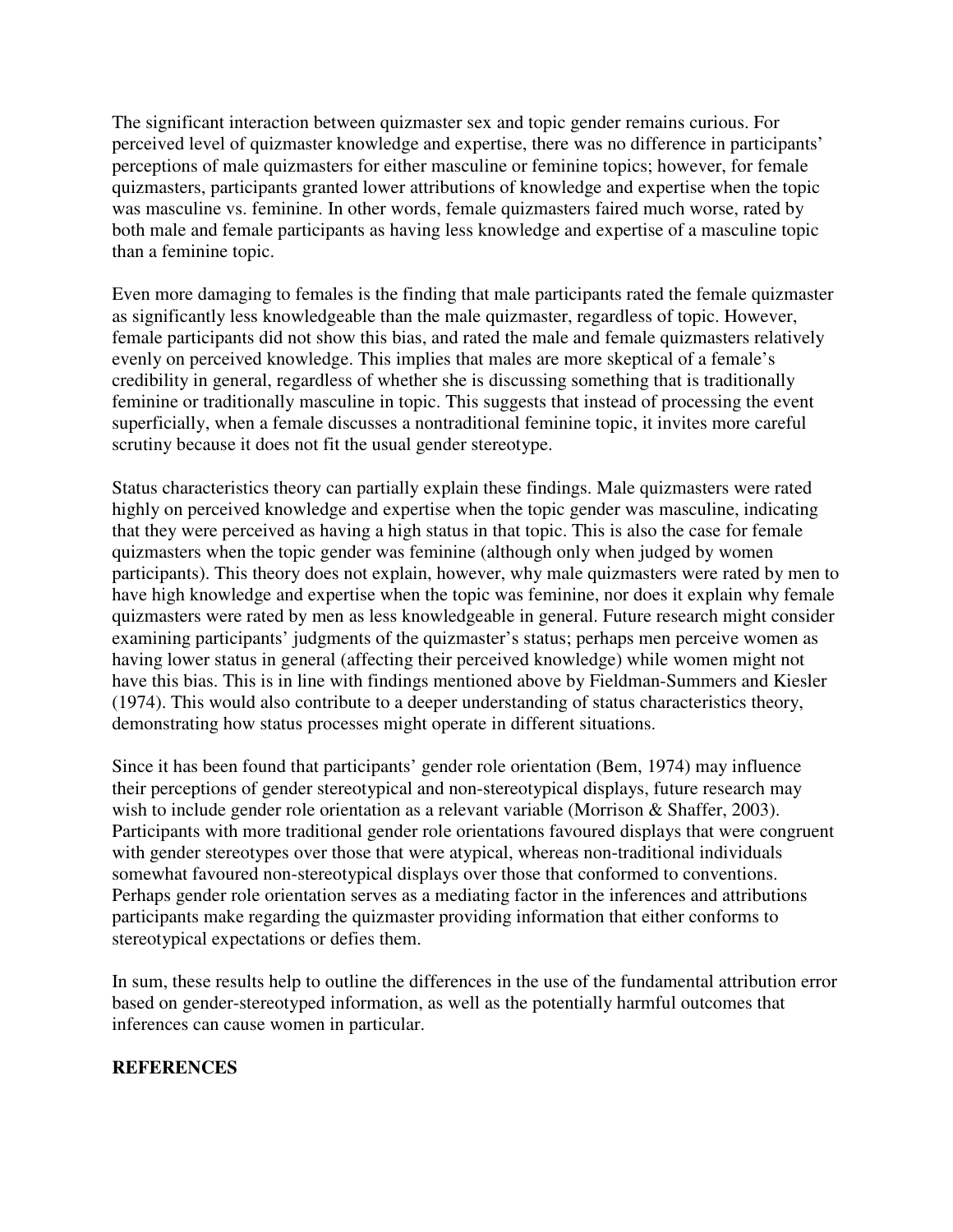Bem, S. (1974). The measurement of psychological androgyny. *Journal of Consulting and Clinical Psychology, 42,* 155-162.

Berger, J., Rosenholtz, S. J., & Zelditch, M. (1980). Status organizing processes. *Annual Review of Sociology, 6*, 479-508.

Blair, I. V. (2002). The malleability of automatic stereotypes and prejudice. *Personality and Social Psychology Review, 6,* 242-261.

Bond, L. A., & Deming, S. (1982). Children's causal attributions for performance on sexstereotypic tasks. *Sex Roles*, *8*, 1197-1208.

Feldman-Summers, S., & Kiesler, S. B. (1974). Those who are number two try harder: The effect of sex on attributions of causality. *Journal of Personality and Social Psychology, 30*, 846-855.

Garnham, A., Oakhill, J., & Reynolds, D. (2002). Are inferences from stereotyped role names to characters' gender made elaboratively? *Memory and Cognition, 30*, 439-446.

Gawronski, B. (2003). On difficult questions and evident answers: Dispositional inference from role-constrained behavior. *Personality and Social Psychology Bulletin, 29*, 1459-1475.

Gilbert, D. T., & Malone, P. S. (1995). The correspondence bias. *Psychological Bulletin, 117*, 21-38.

Helgeson, V. S. (2005). *Psychology of gender* (2<sup>nd</sup> ed.). Upper Saddle River, NJ: Prentice Hall.

Hilton, D. J., Smith, R. H., & Kim, S. K. (1995). Processes of causal explanation and dispositional attribution. *Journal of Personality and Social Psychology, 68,* 377-387.

Jones, E. E. (1979). The rocky road from acts to dispositions. *American Psychologist, 34*, 107-117.

Kalkhoff, W., & Barnum, C. (2000). The effects of status-organizing and social identity processes on patterns of social influence. *Social Psychology Quarterly, 63*(2), 95-115.

Miller, A. G., Ashton W., Mishal, M. (1990). Beliefs concerning the features of constrained behavior: A basis for the fundamental attribution error. *Journal of Personality and Social Psychology*, *59*, 635-650.

Morrison, M. M., Shaffer, D. R. (2003). Gender-role congruence and self-referencing as determinants of advertising effectiveness. *Sex Roles, 49*, 265-275.

Oldmeadow, J. A., Platow, M. J., Foddy, M., & Anderson, D. (2003). Self-categorization, status and social influence. *Social Psychology Quarterly, 66*(2), 138-152.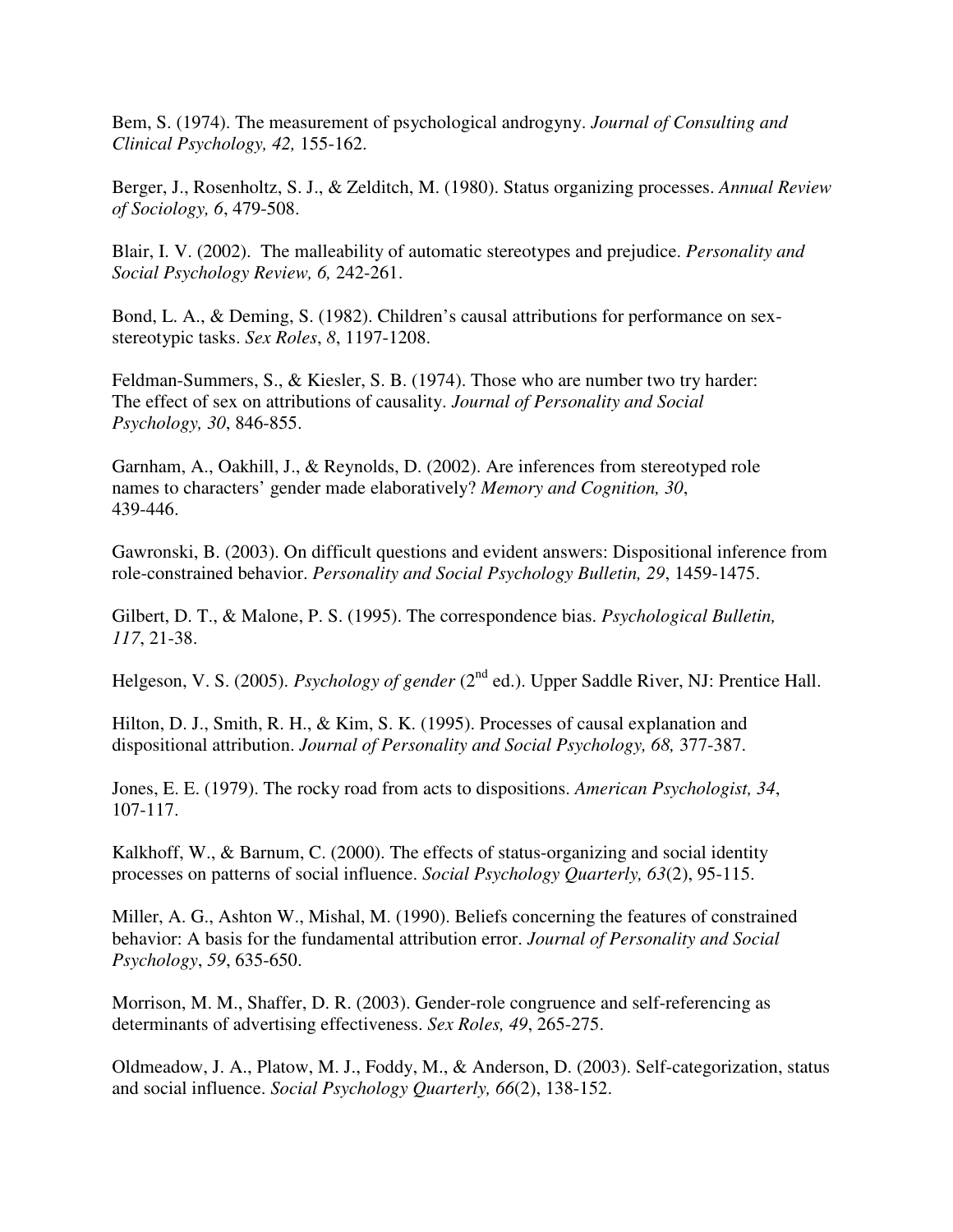Pugh, M. D., & Wahrman, R. (1983). Neutralizing sexism in mixed-sex groups: Do women have to be better than men? *American Journal of Sociology, 88*(4), 746-762.

Ross, L. D., Amabile, T. M., & Steinmetz, J. L. (1977). Social roles, social controls, and biases in social-perception processes. *Journal of Personality and Social Psychology, 35*, 485-494.

Rudman, L. A., Greenwald, A. G., & McGhee, D. E. (2001). Implicit self-concept and evaluative implicit gender stereotypes: Self and ingroup share desirable traits. *Personality and Social Psychology Bulletin, 27*, 1164-1178.

Sumpton, R., & Gregson, M. (1981). The fundamental attribution error: An investigation of sensitivity to role-conferred advantages in self-presentation. *British Journal of Social Psychology, 20*, 7-11.

Tversky, A., & Kahneman, D. (1973). Availability: A heuristic for judging frequency and probability. *Cognitive Psychology, 5*, 207-232.

Wagner, D. G., & Berger, J. (1997). Gender and interpersonal task behaviors: Status expectation accounts. *Sociological Perspectives, 40*(1), 1-32.

## **AUTHOR BIOGRAPHIES**

Elizabeth D. Peterson graduated from the University of Windsor with an honours degree in psychology, and went on to complete her Master's of Social Work at the University of Toronto, in Ontario Canada. This paper constituted her honours thesis. She presently lives and works as a social worker in Windsor, Ontario, Canada.

Kenneth M. Cramer is a full tenured professor of psychology at the University of Windsor in Southwestern Ontario, Canada. As a 3M Teaching Fellow (2009), he divides his research time between issues in higher education and both personality and social psychology. E-mail: KCramer@UWindsor.CA.

Chantal M. Pomerleau is a fourth year student at the University of Windsor, double-majoring in Psychology and French. As an *Outstanding Scholar*, she was permitted in her studies to assist a professor with his or her research. Her main interests are in the fields of social and cognitive psychology. E-mail: PomerleC@UWindsor.CA.

#### NOTE:

They suggested including a correlation table for each measure in the study; would you have access to the data in order to provide this? Also, they mentioned speaking to the implications of